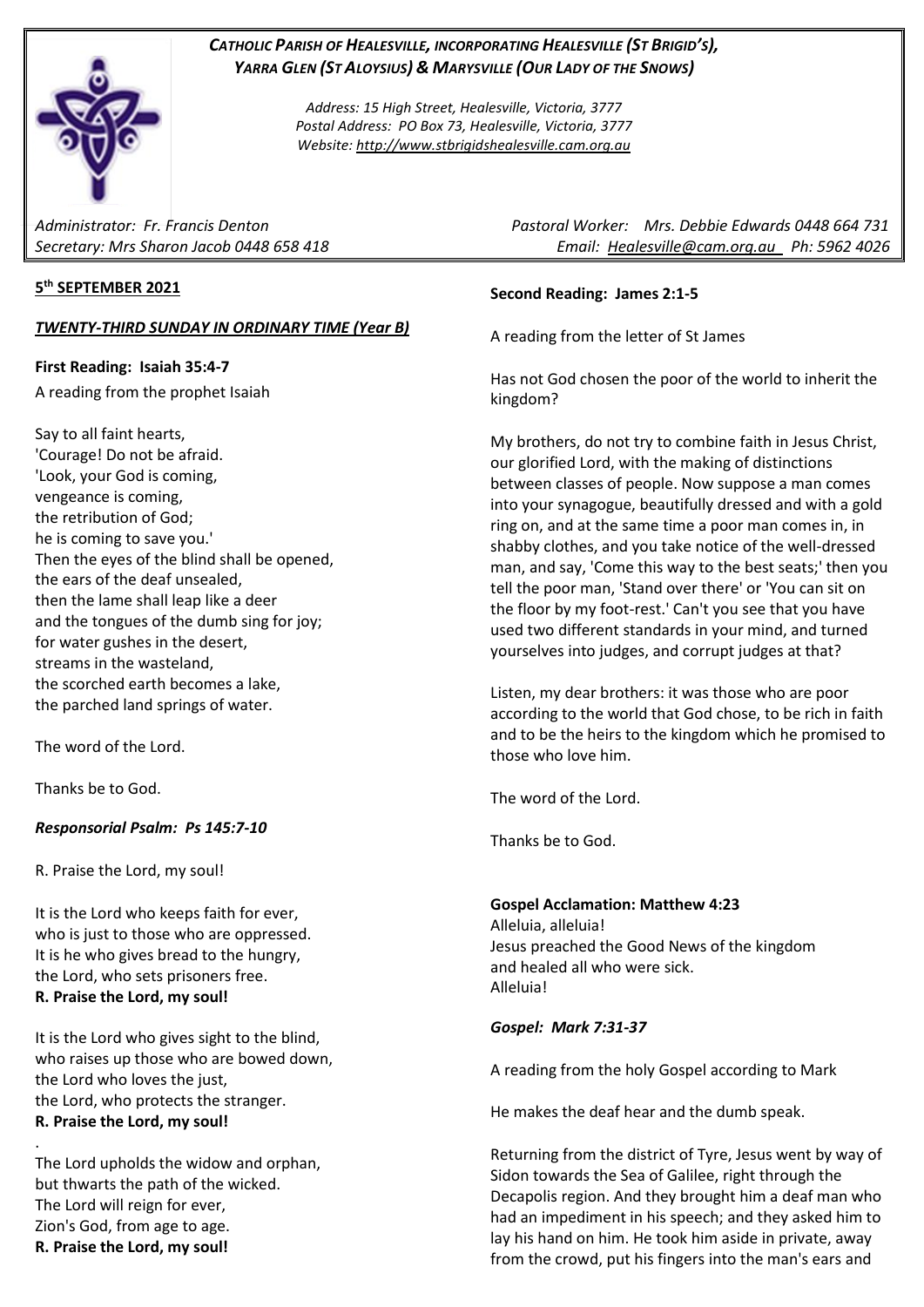touched his tongue with spittle. Then looking up to heaven he sighed; and he said to him, 'Ephphatha,' that is, 'Be opened.' And his ears were opened, and the ligament of his tongue was loosened and he spoke clearly. And Jesus ordered them to tell no one about it, but the more he insisted, the more widely they published it. Their admiration was unbounded. 'He has done all things well,' they said 'he makes the deaf hear and the dumb speak.'

The Gospel of the Lord.

Praise to you, Lord Jesus Christ.

# There will be no recoding of Mass while Fr Francis is on leave.

**AN ACT OF SPIRITUAL COMMUNION My Jesus, I believe that You are present in the Most Holy Sacrament. I love You above all things, and I desire to receive You into my soul. Since I cannot at this moment receive You sacramentally, come at least spiritually into my heart. I embrace You as if You were already there and unite myself wholly to You. Never permit me to be separated from You. Amen.**



The Parish office is closed during lockdown. Staff are working from home during this time and available by phone Debbie's phone number is

0448 664 731 and Sharon's is 0448 658 418. Parish email: lilydale@cam.org.au



**Zoom Afternoon Cuppa catch up**

Join us for a zoom afternoon cuppa this Sunday 5th September at **1.00Pm. ZOOM** This will be a weekly zoom gathering while we are in lockdown

St Patrick's Parish Lilydale is inviting you to a scheduled Zoom meeting.

[https://us02web.zoom.us/j/89675229871?pwd=MXNIdG5](https://us02web.zoom.us/j/89675229871?pwd=MXNIdG5ydVZtWXFTZ2hobVVKRzRqUT09) [ydVZtWXFTZ2hobVVKRzRqUT09](https://us02web.zoom.us/j/89675229871?pwd=MXNIdG5ydVZtWXFTZ2hobVVKRzRqUT09)

## **Debbie's Thoughts**

We wish all dads the happiest of Father's Day this week! May our celebrations feel wonderful, despite the fact that this Sunday may not be able to look like other Fathers Days. I allow myself to recognise that this is the first for me without my own precious dad's physical presence, (he passed away late last year), and that our

family has changed shape in other ways since last September, beautiful new babies added, one less beloved puppy dog subtracted, (yes, 'big fat old doggie under the tuckerbox' is now asleep). I am sure that there have been many changes for your family too. Even if my family wanted to recreate what used to be, we cannot. Like most families, there will be phone calls instead of hugs this Sunday. And, as a Parish family, we will need to attend Father's Day Mass online or on tv or radio instead of us gathering in our church. Life has changed for all of us recently, but our generation is not unique. Constant change is a fact of life. It has always been that way, it is how it will always be, with opportunity after opportunity for newness in each day. Life is never still. Our beating hearts remind us that minute to minute, change happens for better or for worse, no matter how hard we might wish things to happen differently.

This week's Gospel reflects this potential of change for all of us, as it takes us to the account of Jesus healing a deaf man, restoring his hearing and enabling him to speak clearly with the simple command 'ephphetha', 'be opened'. Life for that man changed forever, in an instant. When Jesus met the leper who expressed his certainty that Jesus could heal him if he wanted to, Jesus was strongly clear: 'of course I want to!'. 'Of course I want to'. Hear Jesus' words and hear his desire to give to us! Jesus fills us with confidence, we are invited, encouraged, even drawn to come to him for the things we need. Who better to share our joys, frustrations and fears with than Jesus, who always 'has our backs'? Each encounter with him is a new beginning. Jesus cured the deaf man who could not speak because his friends asked Jesus for help on his behalf. He offers us that same opportunity, to ask for healing for ourselves and for others. So, this Father's Day, we can ask Jesus to utter the command 'ephphetha' for fathers, and those who act as fathers, all around our world. What possibilities does that open for our dads, and for dads everywhere on our messy, wounded, bleeding planet? What possibilities does that prayer offer to their children? Worth thinking about. Our world certainly can use some changes. Taking that one step further, we pray for 'ephphetha' for our politicians and leaders everywhere, that their hearts may be opened to fight for the rights and needs of those they serve, making justice their priority, thinking with the mind of Jesus, the Christ. We can ask that our own hearts will be opened to know just what to say to others when we meet them in the street, at the supermarket, or on the phone, so that we may bring Jesus' presence to another! We can ask God to use us as his instruments to bring 'ephphetha' to others by offering ourselves to be the hope of the Gospel for those we meet. Why not? God can do anything, anything, and always brings positives from negatives. We can certainly offer to help!

And we can pray that our own relationship with God may be blessed with 'ephphetha', if we dare to expose ourselves to the possibilities that that may bring. Where